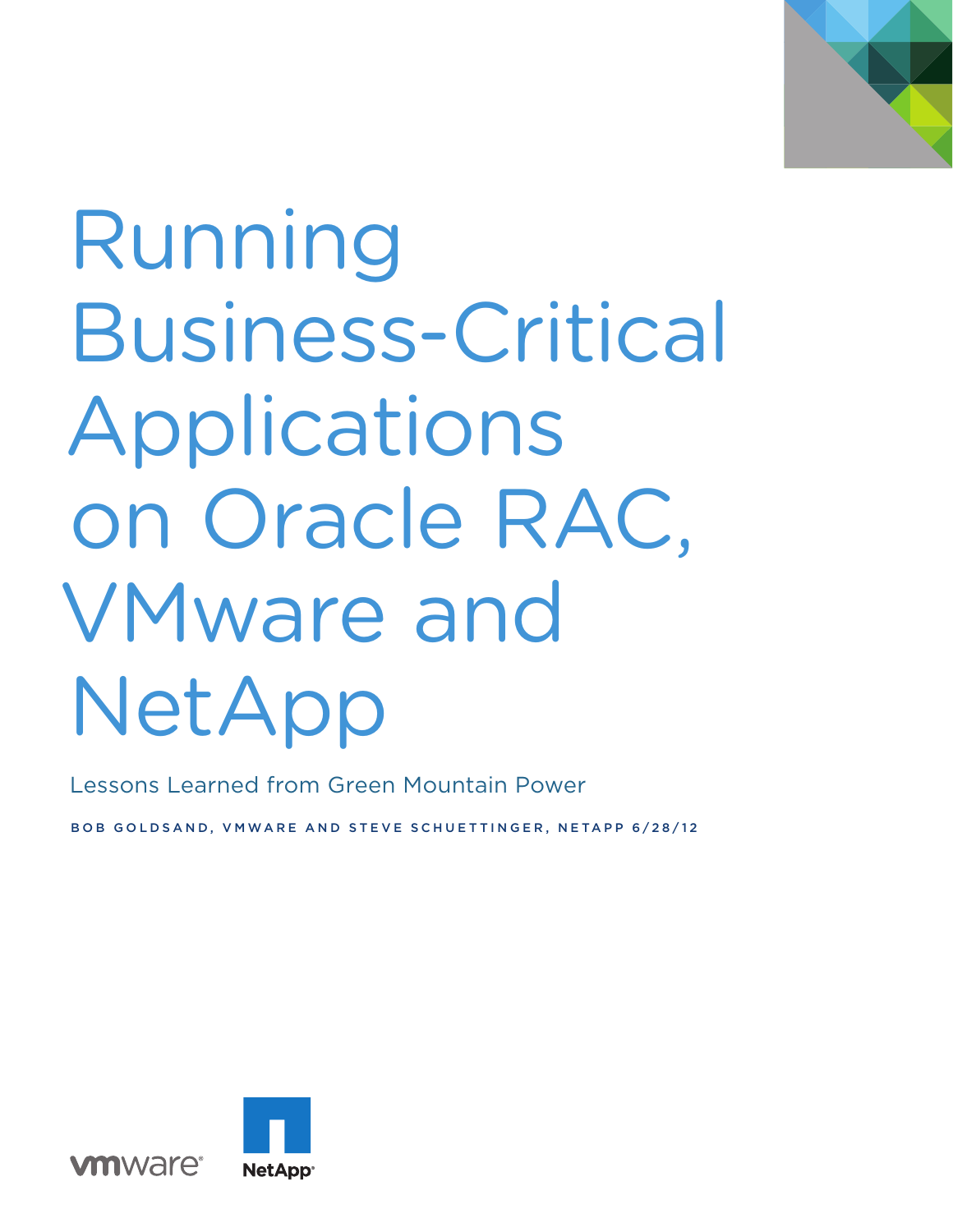#### Table of Contents

| The Right Solution: VMware Virtualization and NetApp Storage 2               |
|------------------------------------------------------------------------------|
|                                                                              |
|                                                                              |
|                                                                              |
|                                                                              |
|                                                                              |
|                                                                              |
|                                                                              |
|                                                                              |
|                                                                              |
|                                                                              |
|                                                                              |
|                                                                              |
| 2. Oracle RAC Offers Predictable Performance in a Virtualized Environment. 7 |
| 3. VMware, NetApp and Oracle Collaborate for Excellent Support 8             |
| 4. Careful Architectural Planning Minimizes Oracle Licensing Costs 9         |
| 5. Virtualize the Entire Application Stack-Including the Database9           |
| 6. Small Staff Can Administer Oracle on VMware-NetApp Platform 9             |
|                                                                              |
| Synchronize All RAC vSphere Hosts to the Same NTP Server. 10                 |
|                                                                              |
| Don't Overcommit CPU and Memory Resources in Production Environments .10     |
| Hypervisor Efficiency is More Important that Number of Virtual CPUs. 10      |
| Align the File System to the Storage for Maximum Performance10               |
| Use Paravirtualized SCSI Adapters for Demanding I/O Workloads  11            |
|                                                                              |
|                                                                              |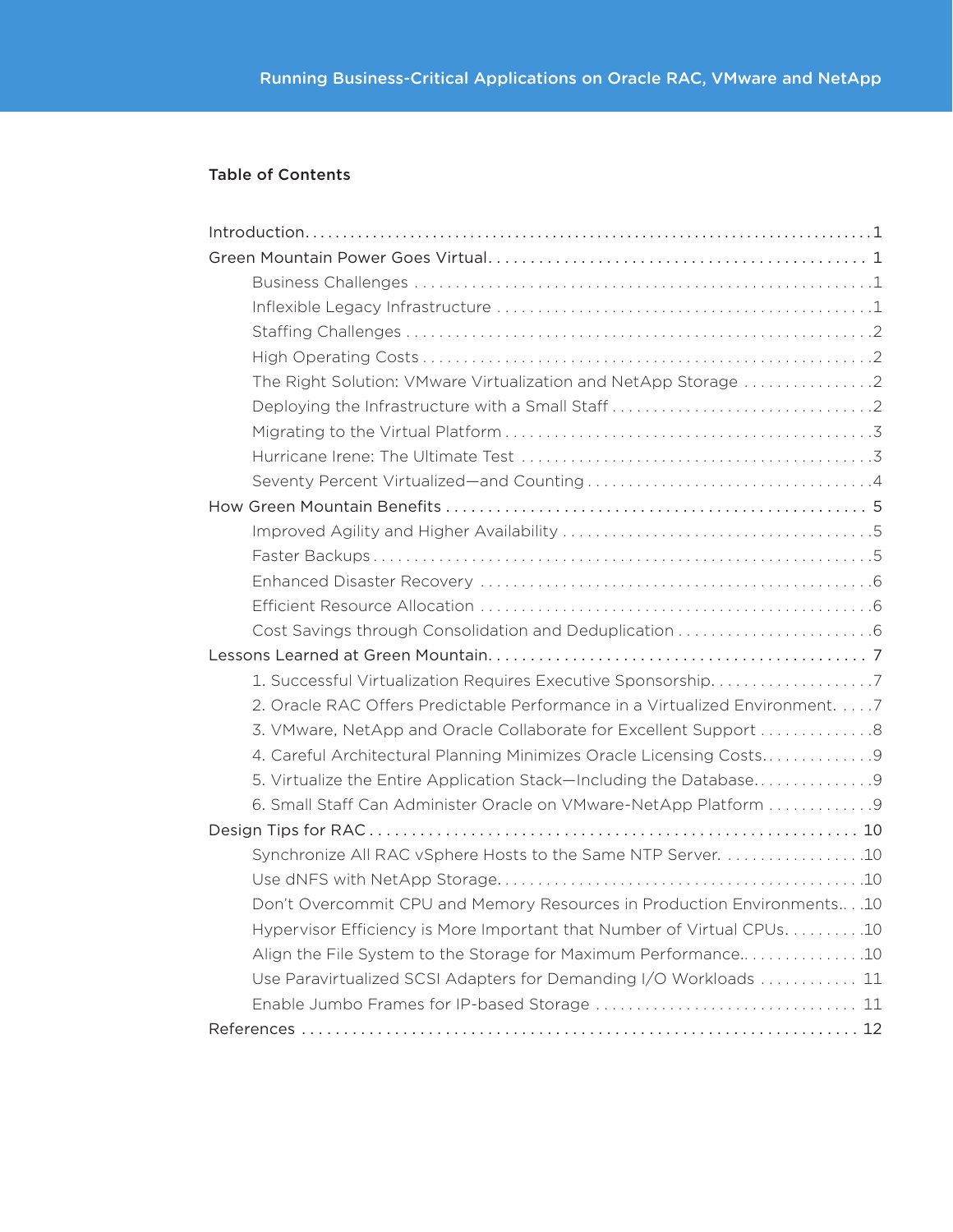## Introduction

There is a wealth of published information that describes how and why to virtualize Oracle databases and Oracle applications with VMware and NetApp technologies (see "References" at the end of the document). This white paper complements those documents by examining a recent deployment at Green Mountain Power. This realworld case study both validates the value of VMware and NetApp as a platform for Oracle and yields important insights and lessons that can be applied to other customers. To set the context for this discussion, let's take a look at the Green Mountain installation.

## Green Mountain Power Goes Virtual

One in four Vermont homes relies on Green Mountain Power for electric service—about 100,000 households in all. The hundred-year-old utility prides itself on its increasing use of renewable energy sources such as wind and solar and is investing heavily in Smart Grid, a cutting-edge technology that will improve reliability, boost efficiency, and provide customer with information about their own energy use. A regulated utility with 250 employees, Green Mountain recently acquired another Vermont utility—a move that tripled its customers and revenues.

#### **Business Challenges**

In developing its strategic plans for Smart Grid and other initiatives, Green Mountain assessed its IT infrastructure. Smart Grid will generate a large volume of data, which has to be both stored safely and reliably and processed rapidly and accurately to control power generation and distribution, drive billing and other business processes, and inform decision-making. While the existing IT platform was adequate for present needs, it would not be able to support Smart Grid and other initiatives in the utility's strategic plans. Add in the need to assimilate the IT infrastructure of a company larger than itself, and it was clear to Green Mountain's management that they needed to rethink their IT infrastructure. (For more details on the challenges facing Green Mountain, see "Reaching the Limits of the RISC Infrastructure.")

When the project started in late 2010, Green Mountain had an extensive deployment of business-critical applications and Oracle database software and a relatively lean support staff for the associated server and storage platform. To accommodate the massive increase in data, the utility wanted to scale out the database and platform while minimizing operating costs; therefore, improving the efficiency of the infrastructure was paramount. Green Mountain also planned to take other steps to cut expenses, for example, migrating from Unix to Linux and converting to NAS storage from their current SAN model.

There were additional challenges facing the utility. Provisioning new environments was a time-consuming, manual procedure that simply wasn't flexible enough to keep up with the growth in Green Mountain's business. The storage infrastructure needed to be upgraded to handle the anticipated flood of Smart Grid data. The utility also wanted to improve its business continuity plan, a smart thing to do in a place like Vermont where the weather can be harsh and unforgiving on people and equipment. Virtualization technology was the obvious approach to achieve these objectives—but which one?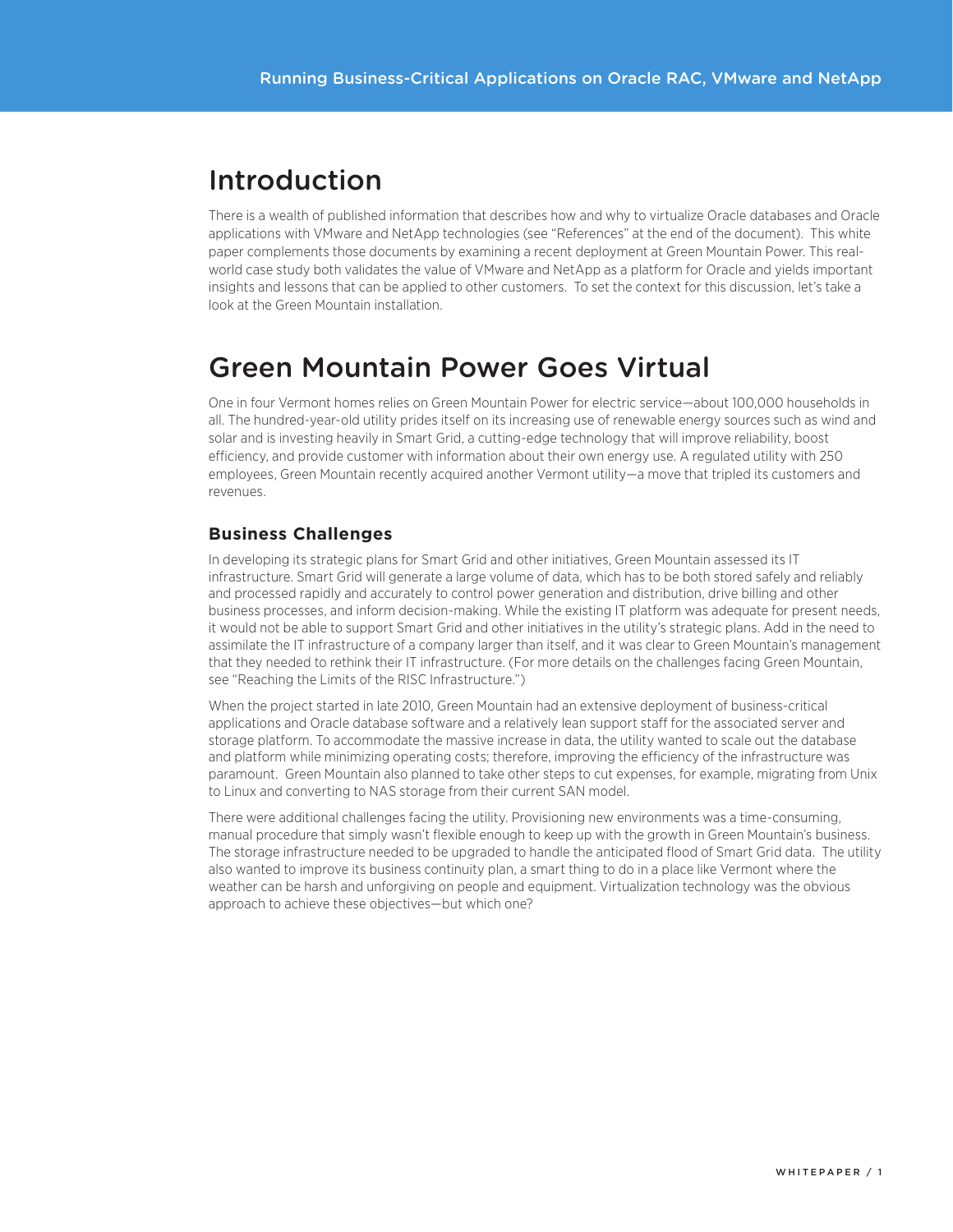Green Mountain experienced a problem that is all too common for large organizations today, namely, reaching the limits of its legacy RISC infrastructure. This situation affected the utility in several key areas: business agility, staffing, and operating expenses.

#### **Inflexible Legacy Infrastructure**

The existing environment was inflexible from both a server and cabling perspective. While Green Mountain considered the possibility of upgrading the current platform or even migrating to another RISC platform, the IT group's analysis showed that these options would not reduce complexity or significantly reduce operating costs. At the same time, new demands such as Smart Grid and the growing number of users required greater scalability, more capacity, and better utilization—requirements that simply could not be met with a RISC infrastructure.

New demands and user growth leads to increased need for greater scalability, capacity and better utilization

#### **Staffing Challenges**

To meet the coming wave of IT challenges, Green Mountain's management wanted to hire additional technical staff. However, it became apparent that there was a mismatch between the available talent pool and the current needs. Today's graduates are trained primarily on x86 platforms running either Linux or Windows operating systems—few have extensive experience in RISC architectures or UNIX. The utility realized that staying with its legacy RISC/UNIX infrastructure would require substantial investment in training and an increased reliance on a shrinking pool of technical staff with RISC/UNIX backgrounds.

#### **High Operating Costs**

The current RISC infrastructure was becoming increasingly expensive to operate. Environmental costs for facilities, power, and cooling were high, as were support and maintenance costs. The complexity of the legacy environment drove up the cost of data center administration. Software licensing costs for RISC platforms were also rising. Taken together, these factors threatened to erode operating margins for years to come. The utility's management realized that it had reached the limits of the RISC/UNIX environment—to meet its strategic goals, the entire data center needed to be rearchitected.

#### **The Right Solution: VMware Virtualization and NetApp Storage**

Green Mountain Power had a good relationship with Oracle, in fact, the two companies issued a joint press release in early 2011 regarding Green Mountain's selection of the Oracle utility infrastructure software. Therefore, when the utility decided to virtualize, Oracle VM was a strong candidate. However, the choice of virtualization technology had massive implications well into the future, so Green Mountain Power needed to be sure before making a decision.

After a thorough analysis of the available solutions, the IT team selected VMware vSphere as the best choice for the Smart Grid and other initiatives planned for Green Mountain Power. The selection was contingent on VMware standing up to extensive performance testing with the Oracle Application Testing Suite.

Choosing a storage vendor was equally important. Green Mountain's research showed that most performance problems in virtualized environments occur at the storage tier. NetApp's unified storage architecture, reputation for performance and reliability, and the close integration of VMware and NetApp products and services led the utility to opt for NetApp as the storage supplier for the new infrastructure.

Fortunately, the IT group had the complete support of the utility's management, which approved a plan to virtualize their infrastructure with VMware vSphere and NetApp FAS3000 series storage. They set an ambitious target of moving from a largely physical environment to 100 percent virtualization: after eight months, the Green Mountain environment was 75 percent virtualized. Given the misconceptions in the marketplace about virtualizing Oracle, it was a bold decision, but the Green Mountain IT team had done its homework and was confident about their choice.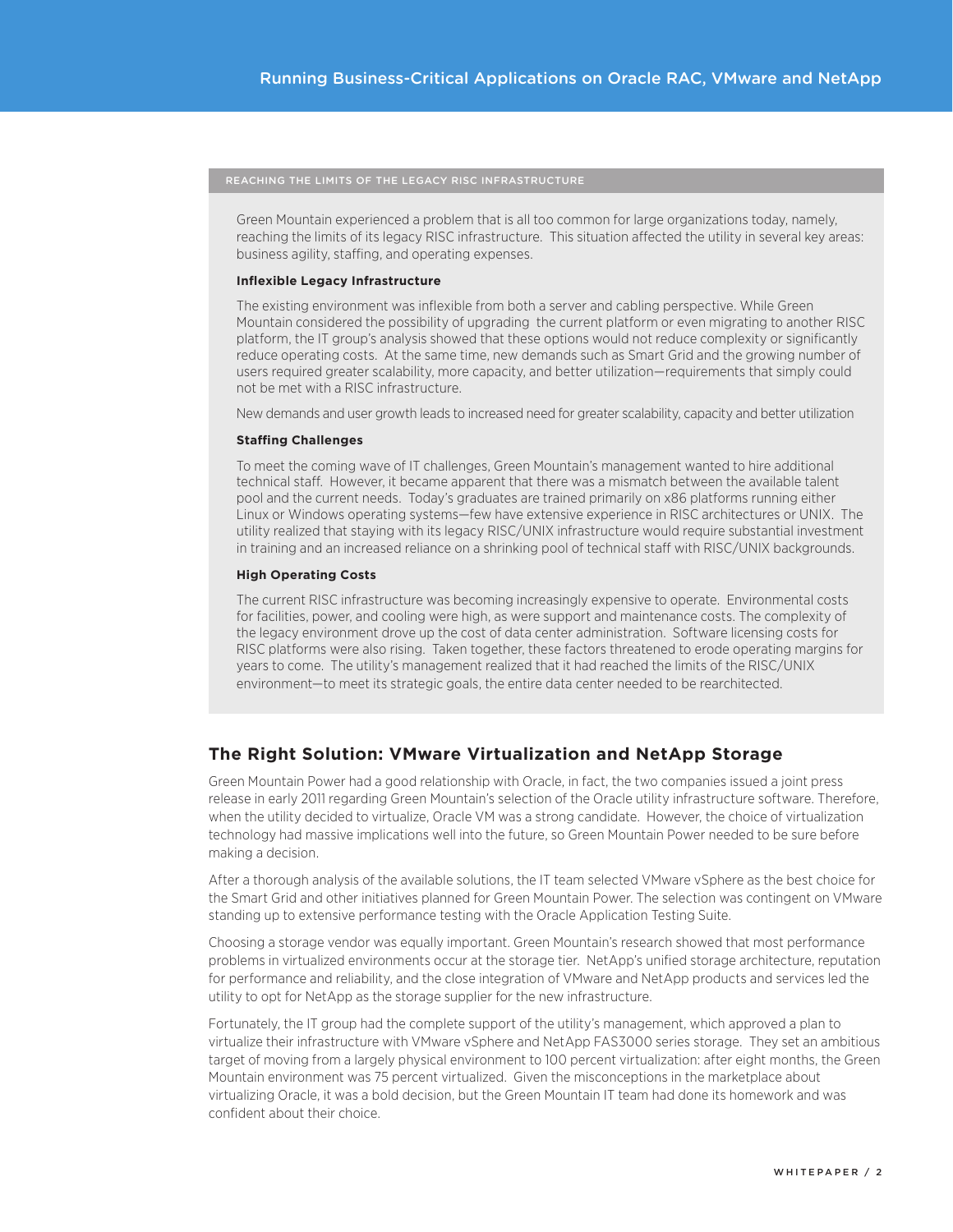#### **Deploying the Infrastructure with a Small Staff**

When the project kicked off in early 2011, VMware and NetApp met with all the stakeholders at Green Mountain team in the project, including the virtual infrastructure administrators, storage administrators, DBAs, and the network team, to secure organizational buy-in. Two Green Mountain employees—a DBA and a VI administrator were assigned to deploy the entire infrastructure. This lean staff was able to meet their deadlines by leveraging tools such as:

- vSphere host profiles: Brings up virtual machines in minutes instead of hours
- • vSphere templates: Recipes that simplify the creation of multiple identical virtual machines
- vMotion: Migrates live databases between hosts

• NetApp SnapManager for Oracle: Manages backup, recovery, and cloning for Oracle databases and middleware

- NetApp SnapManager for Virtual Infrastructure: Manages backup and recovery of virtual machines
- NetApp SnapMirror: Replicates data between locations for disaster recovery

#### **Migrating to the Virtual Platform**

Once the platform was in place, the first task was to virtualize the Oracle database deployment—eight RAC databases each running two instances over Automatic Storage Management (ASM), an Oracle feature that simplifies the storage of database files. As the year went on, they migrated other Oracle applications including (see Figure 1):

- Oracle Utility Customer Care and Billing
- • Oracle Meter Data Management
- • Oracle Business Intelligence
- • Oracle WebCenter Suite
- Oracle Fusion Middleware and Service Bus



**Figure 1.** Oracle applications and databases run on a virtualized environment of vSphere software and NetApp storage systems.

As the Oracle databases and applications were virtualized, the IT team conducted user acceptance tests. The results were impressive: users didn't even realize that they were running on a different platform. These and other performance tests convinced Green Mountain that the VMware-NetApp environment could deliver the required performance and reliability.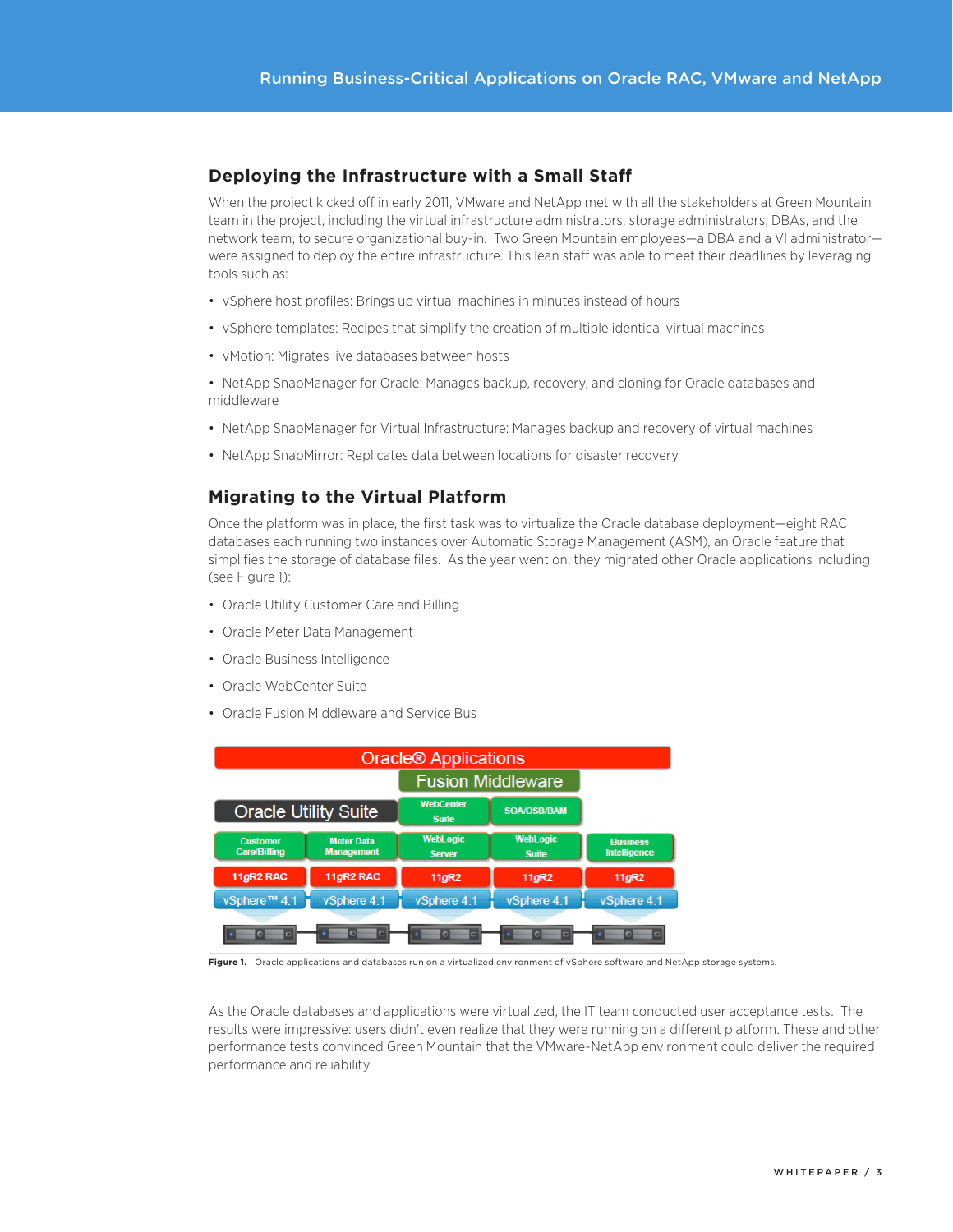#### **Hurricane Irene: The Ultimate Test**

In August 2011, while the virtualization project was in progress, Hurricane Irene slammed into the east coast of the United States, causing Vermont's worst flooding in 83 years. Nearly half of Green Mountain's customers—as many as 50,000—lost power, causing support call volumes to triple. The IT team had to ensure that businesscritical services such as global information and outage management systems were available and performing well.

By design, the migration started with the most business-critical applications, consequently, all of them had been virtualized by the time the hurricane struck. The Green Mountain team decided to shut down some non-critical applications and move others to alternate hardware using vMotion, which provided additional computing power for applications that were vital to the emergency response. The strategy worked: storm managers reported that those programs performed well throughout the crisis and played a vital role in the fast restoration of power to Green Mountain's customers.

When the storm was over, the IT team had problems getting four physical hosts back in operation. They moved the affected virtual machines to other hosts—15 in all—repaired the affected servers, and then restored the virtual machines. Green Mountain Power service personnel continued to work and were completely unaware of the problem—no complaints were received. This event was a graphic illustration to Green Mountain of the value of its investment in a virtualized environment.

"Physical versus virtual servers? We recovered those 15 virtual servers in about two hours—impossible with physical systems."

Paula Fortin Senior Enterprise Systems Administrator

#### **Seventy Percent Virtualized—and Counting**

Having survived Hurricane Irene, Green Mountain is continuing with its aggressive move to a fully virtualized environment. As of May 2012, the utility is more than 70% virtualized (see Figure 2), with 36 host servers running more than 125 virtual machines.



Figure 2. By the end of 2012, Green Mountain plans to have its entire Oracle environment running on a virtualized VMware-NetApp platform.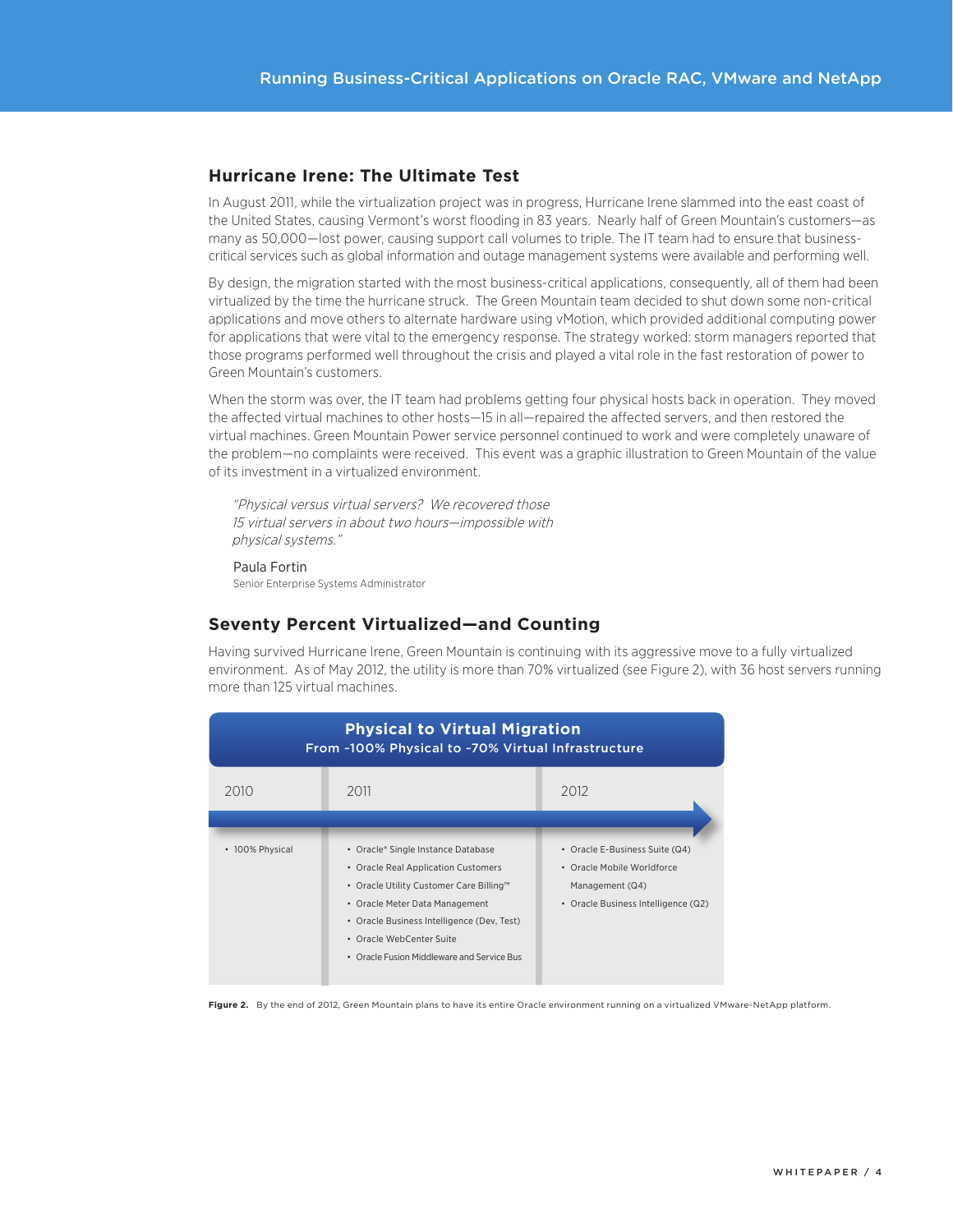## How Green Mountain Benefits

Green Mountain Power is well on the way to achieving its goals, from better agility and higher availability to more reliable disaster recovery. This section highlights some of the benefits that the utility has realized to date from its decision to move to a virtualized VMware-NetApp infrastructure.

#### **Improved Agility and Higher Availability**

VMware vCenter is the primary tool used to manage Green Mountain's infrastructure. Working together with NetApp Virtual Storage Console (VSC), which provides information on the storage subsystem, vCenter provides an integrated view of the infrastructure from server to storage. VMware vCenter allows Green Mountain's IT to configure, provision, and manage the lifecycle of virtual machines and storage, all from a single console.

"We are now much more agile, provisioning environments for our customers in minutes instead of hours. vMotion helps us manage the workload, and DRS balances resources and maintains our SLAs."

#### Nayab Saiyad

Senior Oracle Database Administrator

Because of the critical nature of the business, the utility must avoid downtime as much as possible. VMware vMotion gives Green Mountain a powerful tool for achieving that objective. Take server maintenance. Before the virtualization project, taking a physical server offline for repairs or routine maintenance also took down the application running on that server: in other words, application downtime was an unavoidable byproduct of server downtime.

Today, it's a different story. Applications run on virtual machines, which can easily be moved from one physical server to another, with no impact on users. Live migrations of Oracle databases—once impossible—are now routine. Application availability has improved dramatically, as demonstrated throughout Hurricane Irene. DBAs now have more time to spend on strategic tasks, thanks to vMotion (see Figure 3).

#### **Faster Backups**

Every DBA is familiar with using Oracle Recovery Manager (RMAN) for backing up and recovering Oracle databases. At Green Mountain, those tasks have been taken over by NetApp software. NetApp SnapManager for Oracle shortens the backup time from hours to minutes and also speeds restoring files (see Table 1). The NetApp Snapshot function provides an alternate method of quickly backing up the database as well as creating clones for development and testing.

Reducing the backup time increases application availability, because the performance of the Oracle database is compromised during the RMAN backup process. NetApp SnapManager for Virtual Infrastructure backs up individual virtual machines so that they can be quickly recovered as needed.



|                                  | Database Size = 8 TB, Schema = OAST |                                                     |  |
|----------------------------------|-------------------------------------|-----------------------------------------------------|--|
| $Schema = OAST$                  | Backup Time<br>(Full Database)      | Restore & Recovery Time<br>(two corrupt data files) |  |
| SnapManager for<br>Oracle(SMO)   | 00:01:47                            | 00:04:27                                            |  |
| Oracle Recovery<br>Manager(RMAN) | 06:38:00                            | 00:09:12                                            |  |
| RMAN with Binary<br>Compression  | 26:48:40                            | 00:16:28                                            |  |

**Figure 3.** With vMotion, live Oracle database migrations facilitate routine maintenance and help increase availability.

**Table 1.** Comparison of VMware versus Oracle Backup and Recovery Times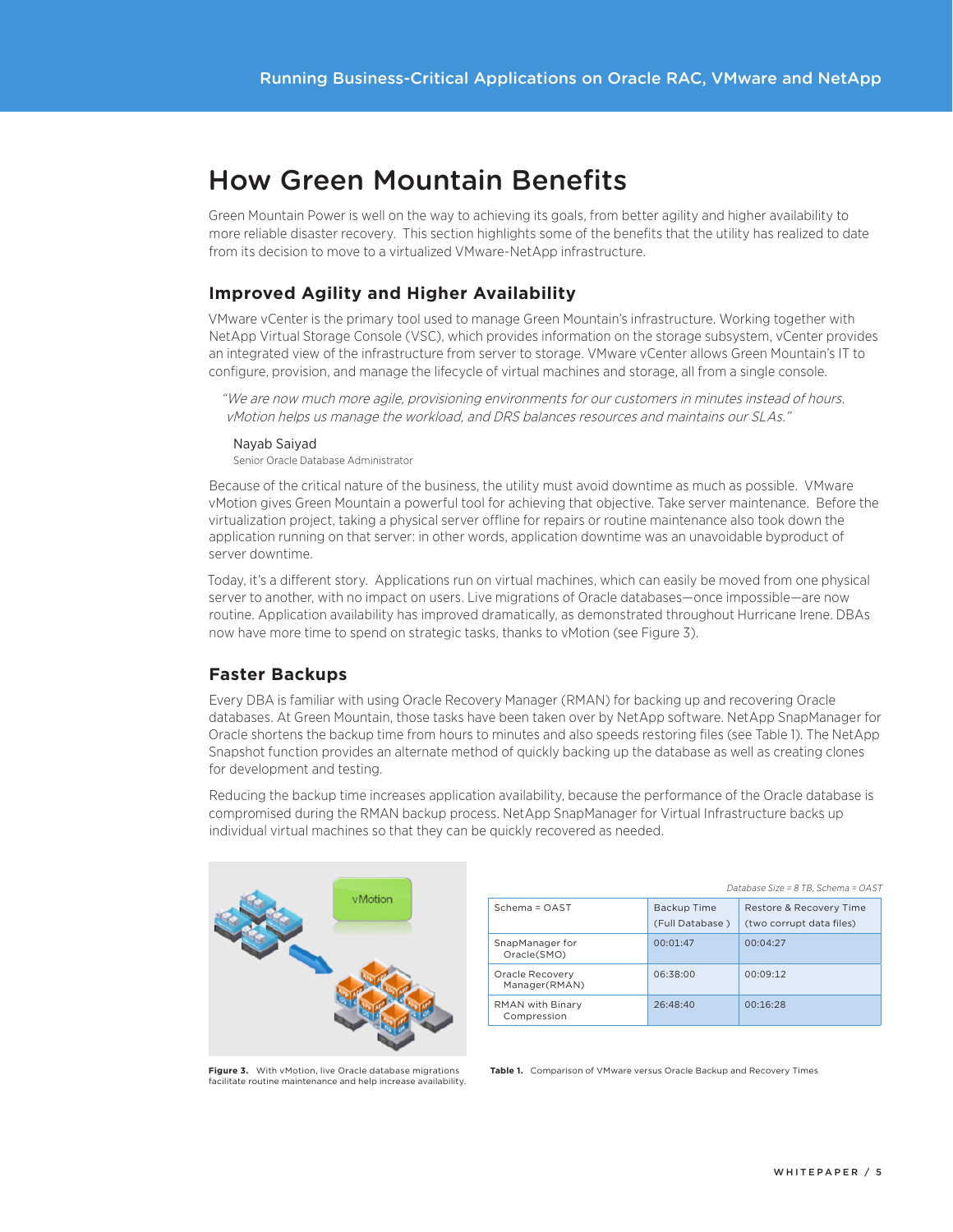#### **Enhanced Disaster Recovery**

Green Mountain has upgraded its business continuity approach by installing SnapMirror, which replicates information from the main datacenter in Colchester to a disaster recovery site in Montpelier (see Figure 4). In the near future, the utility is planning to install VMware vCenter Site Recovery Manager to enable repeatable, reliable disaster recovery and streamline recovery operations in the event of a disruption.

The upgraded DR plan will function as follows: When Green Mountain initiates its disaster recovery plan, Site Recovery Manager suspends the SnapMirror replication between the two datacenters, connects the replicated data to hosts in the DR site, powers down non-critical virtual machines, and switches the utility's businesscritical applications to Montpelier. Tight integration between VMware Site Recovery Manager and NetApp SnapMirror ensures a rapid switchover with minimal loss of information<sup>1</sup>. In addition, Site Recovery Manager and NetApp FlexClone will allow Green Mountain to test their DR plan with virtually no impact on the utility's ongoing operations.



**Figure 4.** VMware vCenter Site Recovery Manager and NetApp SnapMirror work together to shorten the Recovery Time Objective (RTO) for disaster recovery.

#### **Efficient Resource Allocation**

Running quarterly reports and other compute-intensive tasks can create resource contention among the VMs hosting those applications. Another VMware feature, vSphere Distributed Resource Scheduler (DRS), automatically helps balance resource allocation within a cluster in response to unusually high needs for computing power. For example, DRS can limit the number of VMs on a particular host while it is running resource-heavy applications.

DRS can also be configured to automatically respond when VMs start to slow down as a result of resource limitations. It can migrate those VMs to other physical servers that have available headroom based on priorities set by the Green Mountain IT team. DRS ensures that capacity is preferentially dedicated to the highest-priority applications, while at the same time maximizing overall resource utilization.

#### **Cost Savings through Consolidation and Deduplication**

The new platform is saving Green Mountain money for Oracle licenses. For servers running Oracle databases and applications, Oracle requires that the entire machine be licensed, even if some cores are running non-Oracle software. Virtualization allowed Green Mountain to consolidate its Oracle workload onto fewer physical servers, cutting the utility's licensing expenses significantly.

NetApp deduplication technology has reduced Green Mountain's storage needs. The utility estimates savings of up to 60% on capital outlays for storage systems.

<sup>1</sup> NetApp Technical Report, "Deploying VMware vCenter Site Recovery Manager 4 with NetApp FAS/V-Series Storage Systems," February 2012.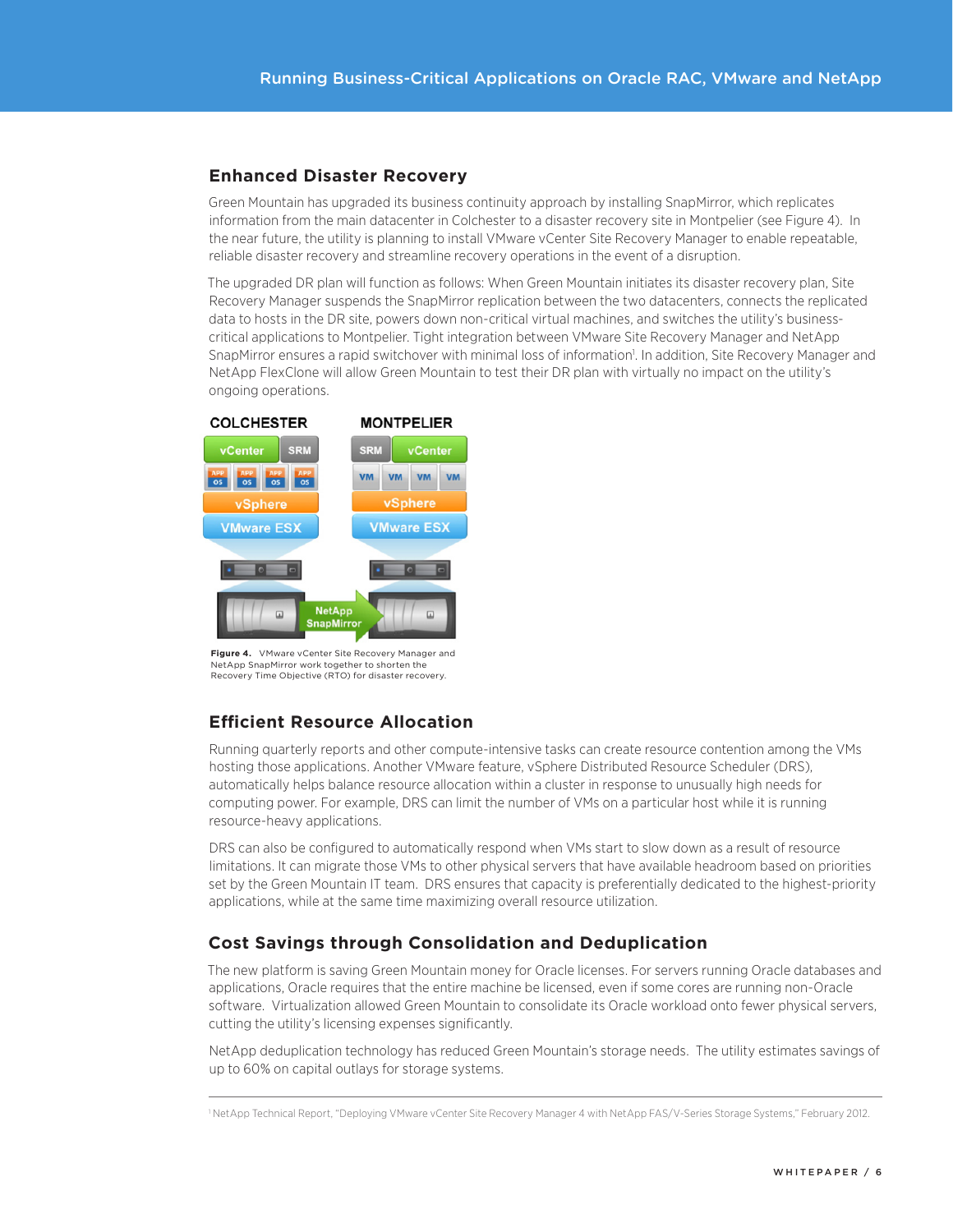## Lessons Learned at Green Mountain

Green Mountain has been running the virtualized VMware environment since late 2011. The utility is recognizing the benefits of its investment in VMware and NetApp in a wide range of areas such as server and storage management, availability, resource utilization, cost savings, and—most importantly—business continuity, which was demonstrated in a big way by Hurricane Irene.

This section captures the most important lessons learned in the areas such as architecture, performance, support, licensing, and disaster recovery

#### **1. Successful Virtualization Requires Executive Sponsorship.**

Virtualizing the infrastructure is a decision that has profound strategic implications—and thus reaches the highest tiers of the organization. The level of resources and commitment that it takes to be successful can only be commanded from the executive suite. Green Mountain's management staff understood that, to achieve the company's ambitious goals, they would have to invest in a substantial transformation of the infrastructure. At the same time, they needed to be convinced that virtualization would accomplish those goals—and provide a reasonable return on investment.

VMware and NetApp worked closely with Green Mountain's executives and technical personnel to explain the benefits of virtualization—including expected capital and operational expense savings. Some executives questioned the level of Oracle support, but those concerns were quickly addressed (see "VMware, NetApp and Oracle Collaborate for Excellent Support" below.) By the time that Green Mountain's IT group submitted the formal request for funding, the executive staff was on board, and the project proceeded without delay.

#### **2. Oracle RAC Offers Predictable Performance in a Virtualized Environment.**

To solidify the decision to virtualize, Green Mountain had to be sure that the performance of their virtualized environment would meet their ambitious goals (see box "Performance In A Virtualized Environment: Predictability Is Key.").

When it came to relative performance, there was convincing published evidence: VMware's vSphere 4 internal testing<sup>2</sup> and an independent test commissioned by Intel Corporation in 2010<sup>3</sup>.

Green Mountain's IT group relied on this and other publicly available information, but they also wanted to verify its performance in their own environment. The stakes were so high that Green Mountain developed a contingency plan to switch back to physical servers if they ran into substantial performance issues on the virtualized platform.

The contingency plan was never needed. In a series of performance tests using the Oracle Application Testing Suite, the VMware platform exceeded the utility's expectations. "We have used the Oracle testing suite to test each and every application," says Nayab Saiyad, senior DBA and architect for Green Mountain Power. "We had no complaints on performance."

As Nayab points out, the user experience is the acid test for performance when it comes to deploying virtualized databases in a production environment. The overhead that vSphere presents to the database and application users is insignificant, which was convincingly proved when the virtualized environment was switched over to the unit acceptance testers and production users. Neither group realized that the switch had taken place: in their eyes, the virtual environment performed just as well as the physical environment.

<sup>2</sup> VMware Performance Study, "Virtualizing Performance-Critical Database Applications in VMware® vSphere™," 2009.

<sup>&</sup>lt;sup>3</sup> Prowess Consulting performance test commissioned by Intel Corporation, "How mission-critical database workloads perform when virtualized with Intel® Xeon® processor 7500 series-based servers and VMware® vSphere™," May 2010.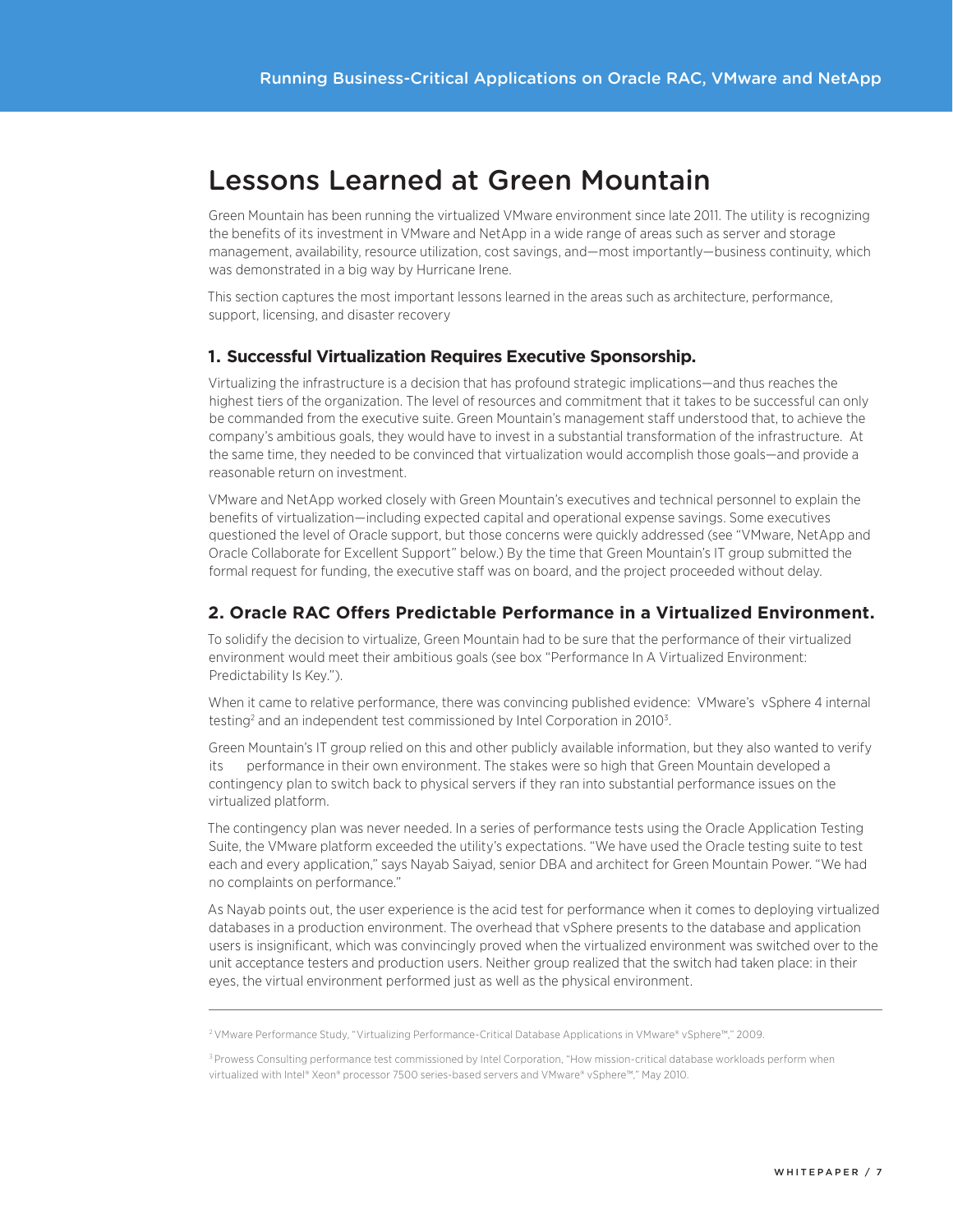#### PERFORMANCE IN A VIRTUALIZED ENVIRONMENT: PREDICTABILITY IS KEY

When switching a database environment from a physical to a virtualized environment, performance is always a concern. But there are several ways to look at performance:

- • Absolute performance: Measured under ideal conditions, absolute performance is the least relevant metric for most deployments.
- Relative performance: Comparing the performance of the virtual environment to the legacy physical environment, this metric can be helpful in validating the decision to virtualize and in sizing the physical environment to support the virtual workload.
- • Real-world performance: Measured under actual operating conditions, this metric is usually the best determinant of how well the virtualized environment will satisfy the needs of users in their day-today work. The more predictable the real-world performance under the full range of workloads, the higher the level of user satisfaction and productivity.

#### **3. VMware, NetApp and Oracle Collaborate for Excellent Support**

Before committing to virtualizing its Oracle environment, Green Mountain wanted to be sure that they would receive technical support from all parties. The VMware and NetApp sales teams addressed this issue with the facts:

- Both Oracle<sup>4</sup> and VMware<sup>5</sup> are on record as providing support for Oracle databases and Oracle RAC on vSphere.
- NetApp, VMware<sup>6</sup> and Oracle have a collaborative support agreement that uses the TSANet<sup>7</sup> infrastructure to facilitate cross-vendor problem resolution.

Green Mountain's experience with Oracle support has lived up to those promises and more. "We have 30 or 40 SRs [service requests] open," says Nayab Saiyad, senior DBA and architect. "We've never been denied any support from Oracle since we've been virtualized."

TSANet streamlines the Oracle support process because anyone involved—Green Mountain, VMware, NetApp, or Oracle—can request escalation for an existing SR. From that point, the three vendors work out a joint response without any further involvement from Green Mountain with no fingerpointing—just fast and effective resolution of problems.

4 Oracle Support, "Support Position for Oracle Products Running on VMware Virtualized Environments," Metalink article 249212.1.

5 VMware Blog, "Yes, Oracle is supported on VMware," 04/04/11, http://blogs.vmware.com/apps/2011/04/ yes-oracle-is-supported-on-vmware-.html.

6 VMware Support, "Oracle Support Policy," http://www.vmware.com/support/policies/oracle-support.html.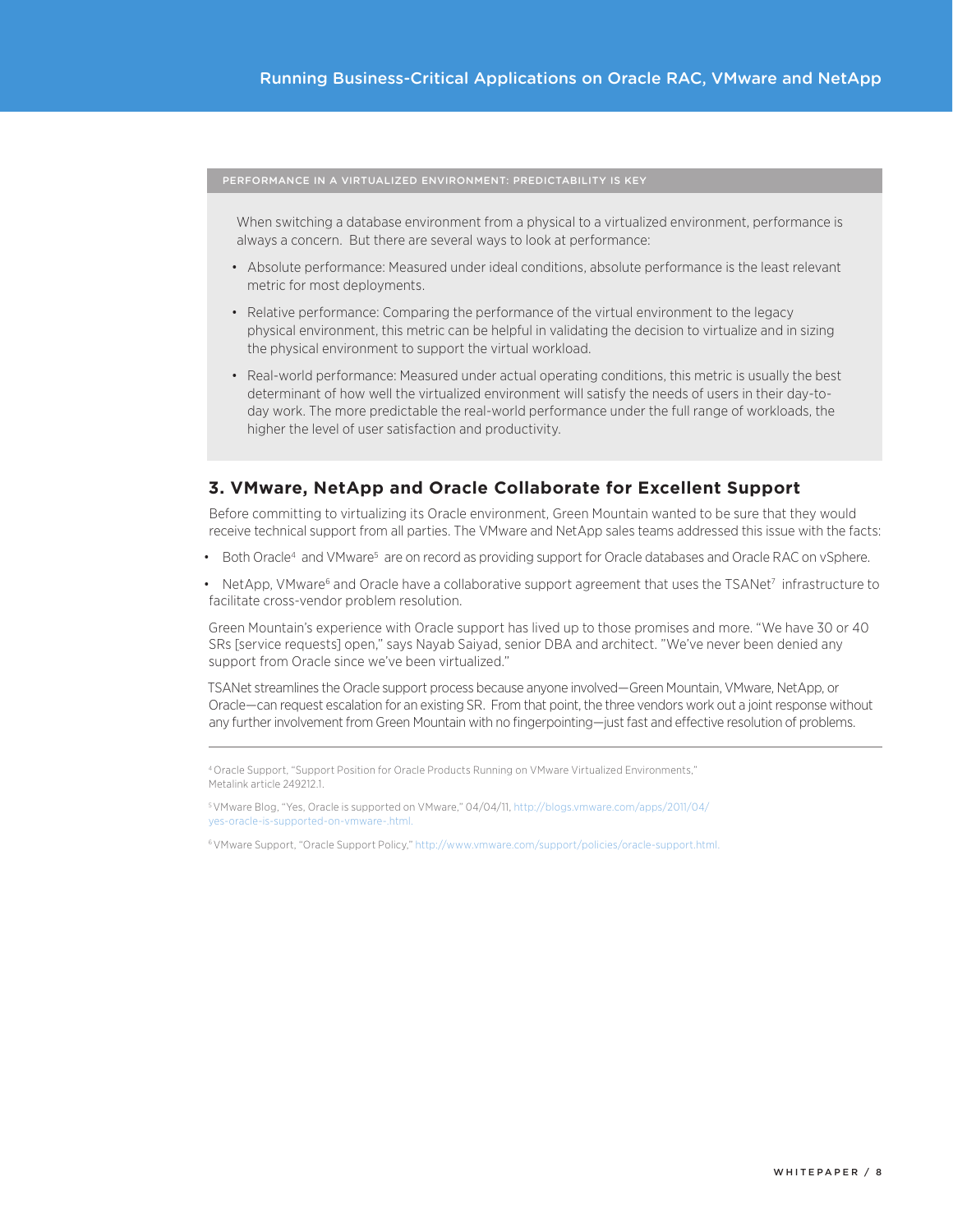### **4. Careful Architectural Planning Minimizes Oracle Licensing Costs.8**

To run Oracle database or middleware software, Oracles require that the entire physical server must be licensed, even if only some of the cores are used for the Oracle database or application. Once the physical server is licensed, however, all virtual servers on that host can run the Oracle software for no extra expense.

Green Mountain leveraged these concepts to reduce their Oracle licensing expenses. They used Host Affinity—a feature of vSphere Distributed Resource Scheduler—to restrict the virtual machines running Oracle applications and databases to a small number of physical hosts. In effect, Host Affinity created a logical cluster of Oracle applications. Only the servers hosting the logical cluster required Oracle licenses (see Figure 5).



**Figure 5.** By restricting Oracle virtual machines to a small number of physical hosts, Green Mountain significantly reduced its Oracle licensing costs.

#### **5. Virtualize the Entire Application Stack—Including the Database.**

Despite substantial evidence showing the benefits of virtualizing database platforms, some DBAs are still reluctant to do so—they advocate running the database on physical servers even when the applications are virtualized.

Saiyad emphatically disagrees: "Don't leave the database on a physical server. In order to get the full benefits of virtualization, you have to virtualize the entire stack, otherwise, you can't use vMotion and other tools to resolve bottlenecks. If we had not virtualized everything, we would not have been able to keep our mission-critical applications online during Hurricane Irene."

#### **6. Small Staff Can Administer Oracle on VMware-NetApp Platform**

As stated above, a single senior DBA, Nayab Saiyad, is charged with administering Green Mountain's Oracle environment. He discovered what experts have observed in other virtualization projects, namely, DBAs do not have to learn a new skill set to work in a virtualized environment. All of Saiyad's Oracle knowledge is directly transferable to the VMware-NetApp platform.

VMware has created a simple guide<sup>9</sup> specifically for DBAs like Saiyad who are knowledgeable about Oracle and just need some guidance in transferring that knowledge to a virtualized environment.

<sup>8</sup> This section represents Green Mountain's experience but is not a definitive explanation of Oracle licensing policies. Always discuss licensing decisions with Oracle or your ISV.

<sup>9</sup> VMware Technical Resource Center, "Oracle on VMware vSphere Essential Database Deployments Tips," March 12, 2010, http://www. vmware.com/resources/techresources/10101.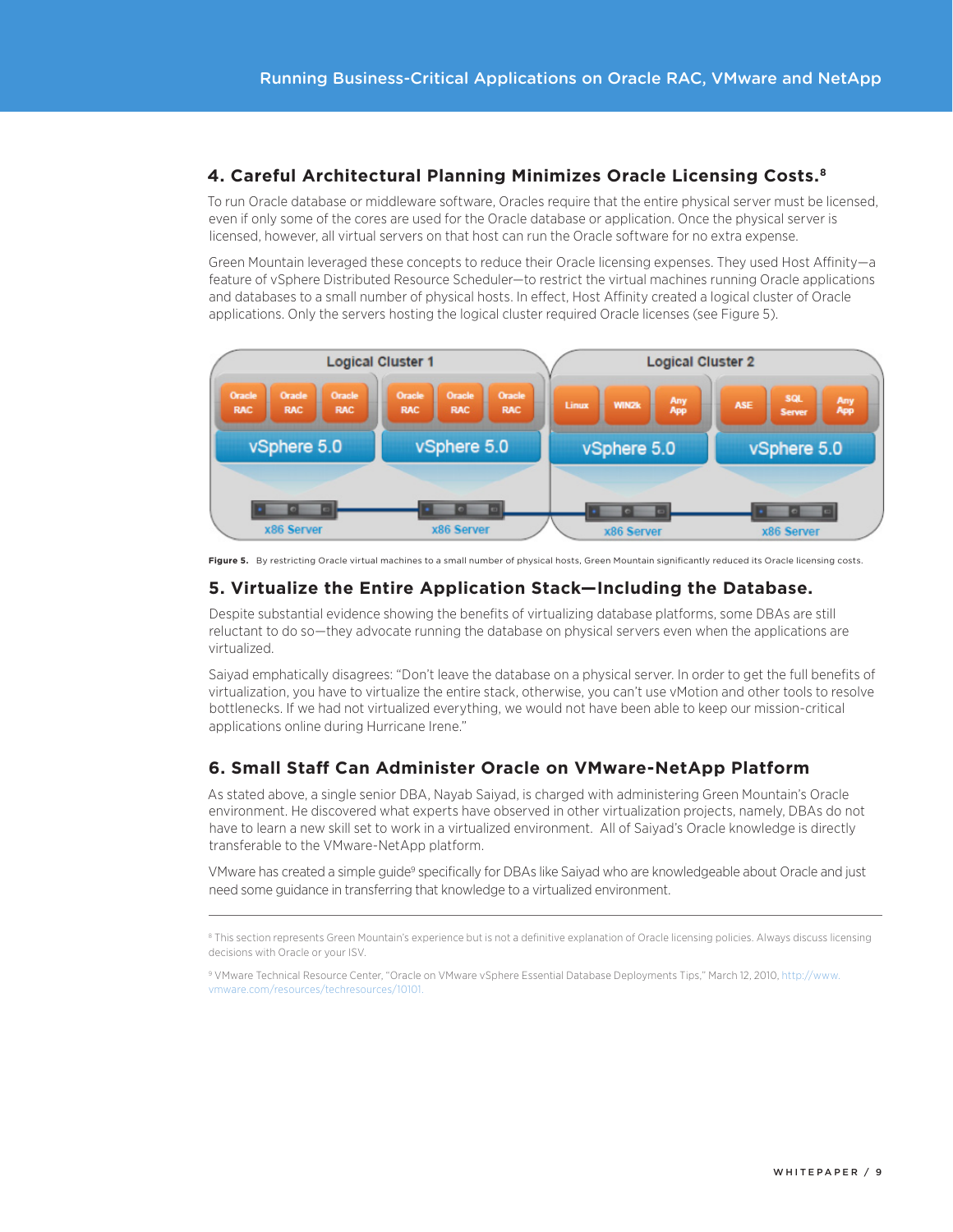## Design Tips for RAC

The Green Mountain experience generated a number of designs tips, which are presented in summary form here. If you are planning a deployment similar to Green Mountain, consult with VMware, NetApp, or your ISV for more information.

#### **Synchronize All RAC vSphere Hosts to the Same NTP Server.**

Synchronizing all Oracle hosts to the same NTP server is considered a universal best practice to prevent false positives, which can occur due to time discrepancies between hosts. This technique is particularly important for RAC; otherwise, nodes that are running can appear to be down and thus be ejected from the cluster. The VMware knowledge base explains how to synchronize vSphere hosts to an NTP server and other configuration tasks<sup>10</sup>.

#### **Use dNFS with NetApp Storage.**

Oracle Direct NFS<sup>11</sup> (dNFS) is a free, optimized NFS client that provides faster and more scalable access to NFS storage located on NetApp and other NAS storage devices. Green Mountain chose dNFS because it provides higher performance and eliminates much of the overhead usually associated with NFS. However, Oracle RAC requires standard NFS, so the Green Mountain environment contains a mix of dNFS and NFS.

#### **Don't Overcommit CPU and Memory Resources in Production Environments.**

If the host CPU capacity is overloaded, database performance can degrade. This situation is usually not a serious problem in development and test environments, but can impact users in production. As noted earlier, DRS can be configured to prevent this problem by using vMotion to automatically move virtual machines to a host with sufficient resources.

Managing the memory commitment is also important. The recommended memory reservation for production environments is:

virtual memory size = Oracle System Global Area + operating system

See VMware technical materials for more specific recommendations<sup>12</sup>.

#### **Hypervisor Efficiency is More Important than Number of Virtual CPUs.**

Virtualization vendors vary in terms of the maximum number of virtual CPUs that they support. However, Oracle software is not a heavy CPU consumer, so hypervisor efficiency counts more than vCPU count. When virtualizing Oracle RAC, the recommended design practice is to focus on efficient use of a small number of vCPUs. Unused or lightly used vCPUs consume timer interrupts and therefore can hurt overall performance.

#### **Align the File System to the Storage for Maximum Performance.**

Partition alignment for VMware Virtual Machine File System (VMFS) partitions prevents performance degradation caused by I/O access across track boundaries<sup>13</sup>. Proper system alignment can make a big difference in performance as much as 50%—for high I/O workloads such as Oracle database. The alignment value differs by storage vendor: NetApp recommends a 32K offset. VMware vCenter is used to create partitions for VMware (VMFS).

<sup>10</sup> VMware Knowledge Base, "Installing and Configuring NTP on an ESX Host," http://kb.vmware.com/kb/1339

<sup>11</sup> Oracle White Paper, "Oracle Database 11g Direct NFS Client," July 2007.

<sup>12</sup> VMware Technical Resource Center, "Oracle on VMware vSphere Essential Database Deployments Tips," March 12, 2010, http://www.vmware. com/resources/techresources/10101

<sup>&</sup>lt;sup>13</sup> VMware Best Practices Guide, "Oracle Databases on VMware," 2011, http://www.vmware.com/files/pdf/partners/oracle/Oracle\_Databases on\_VMware\_-\_Best\_Practices\_Guide.pdf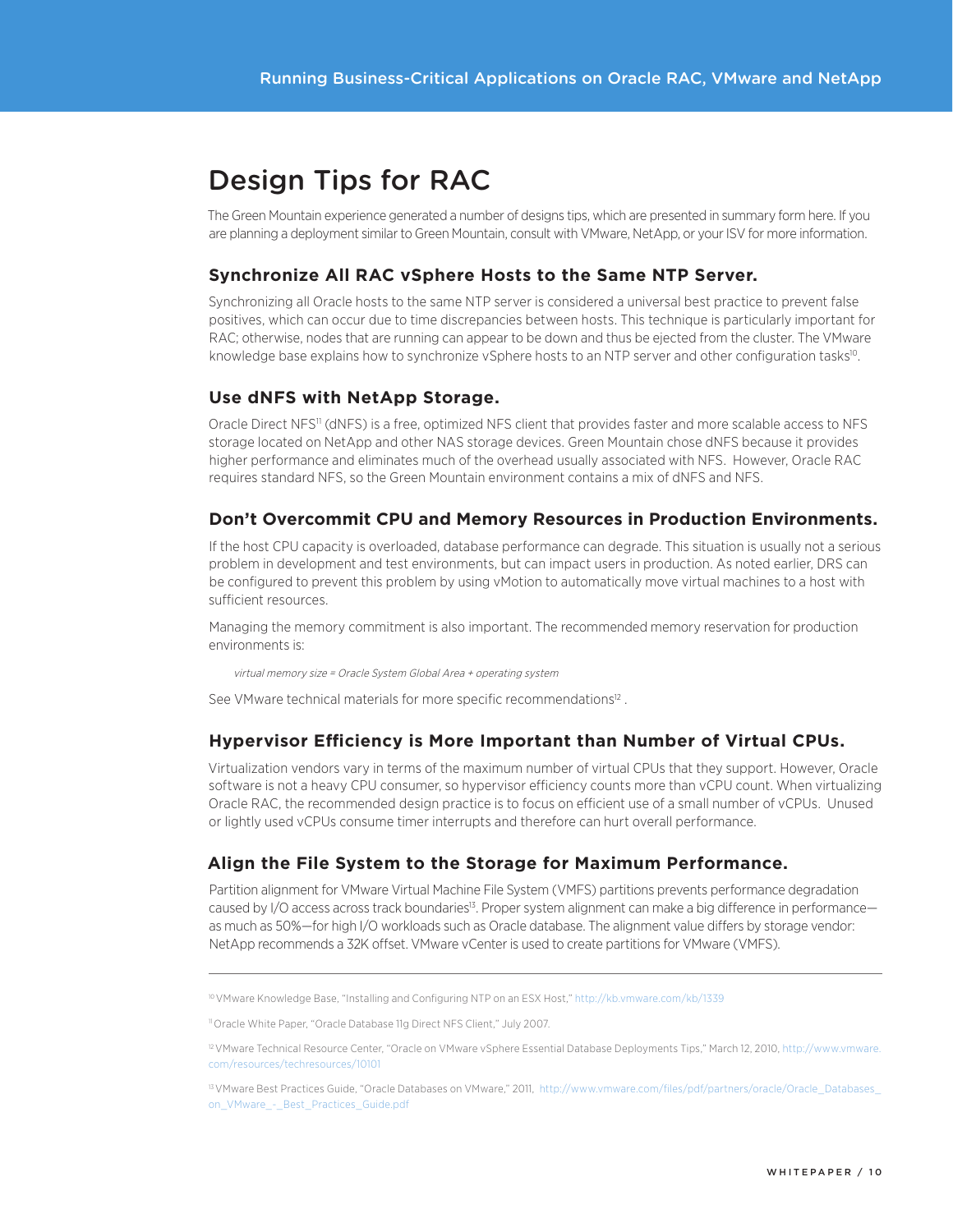#### **Use Paravirtualized SCSI Adapters for Demanding I/O Workloads**

To achieve maximum performance for Oracle database files, Green Mountain installed a PVSCSI adapter for the associated memory array. Tests show that paravirtualized SCSI (PVSCSI) adapters offer up to a 12% improvement in throughput and 18% less CPU usage compared to LSI SCSI for I/O workloads above 2000 IOPS. Major operating systems such as Windows Server, Windows 7, Red Hat Enterprise Linux, SUSE Linux Enterprise, and Ubuntu include PVSCSI support. The VMware Knowledge Base has detailed information about how to configure disks for PVSCSI adapters<sup>14</sup>.

#### **Enable Jumbo Frames for IP-based Storage**

vSphere 4.0 introduced support for jumbo frames, which can improve performance for some network configurations, especially when the storage protocol is IP-based. However, jumbo frames must be implemented end to end, in both the physical and virtual infrastructure, to avoid incompatibles.

Green Mountain chose to implement jumbo frames. This decision required setting the MTU to 9000 in both the NetApp System Manager and vSphere (the VMware Networking Blog<sup>15</sup> has detailed instructions for configuring vSphere for jumbo frames.)

14VMware Knowledge Base, "Configuring Disks to Use VMware Paravirtual SCSI (PVSCSI) Adapters," http://kb.vmware.com/kb/1010398.

15VMware Networking Blog, "Jumbo Frames in vSphere 4.0," March 28, 2010, http://blogs.vmware.com/networking/2010/03/jumbo-framesin-vsphere-40.html.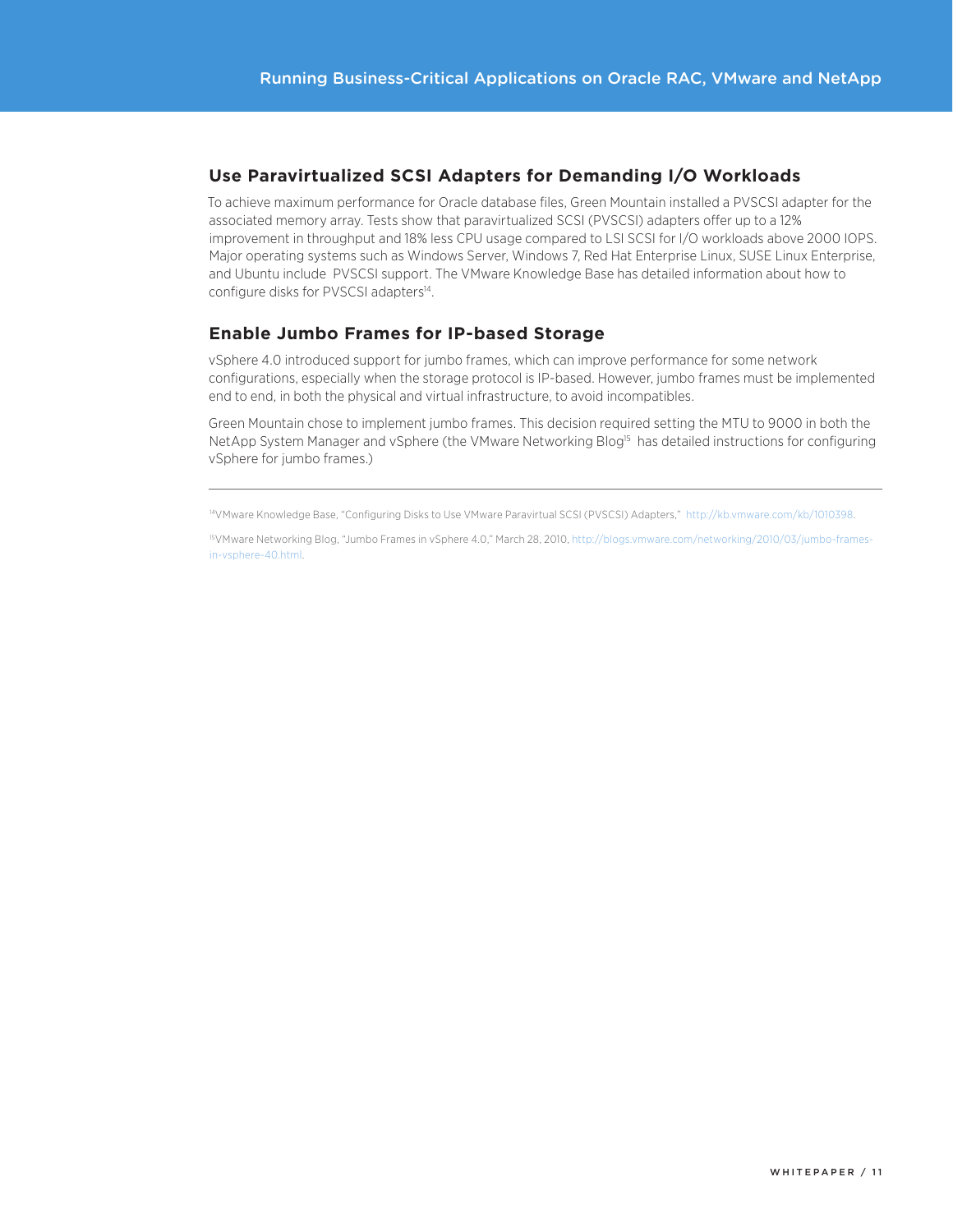## References

The following documents provide additional information that can be useful when designing and deploying a virtualized environment for business-critical Oracle applications based on VMware and NetApp technology.

#### **Oracle Dev/Test on VMware vSphere and NetApp Storage Solutions Overview, NetApp/ VMware Technical Report, July 2010.**

A solution guide for rapid deployment of space-efficient Oracle Database copies using VMware vSphere and NetApp FlexClone.

#### **Virtualizing Performance-Critical Database Applications in VMware® vSphere™, VMware Performance Study, 2009.**

Benchmark tests comparing the scalability and performance of vSphere 4 compared to native environment.

#### **Oracle Databases on VMware: Best Practices Guide, VMware document, 2011.**

Best practice guidelines for deploying Oracle databases on VMware vSphere®. The recommendations in this guide are not specific to any particular set of hardware and complement the design tips presented in this white paper.